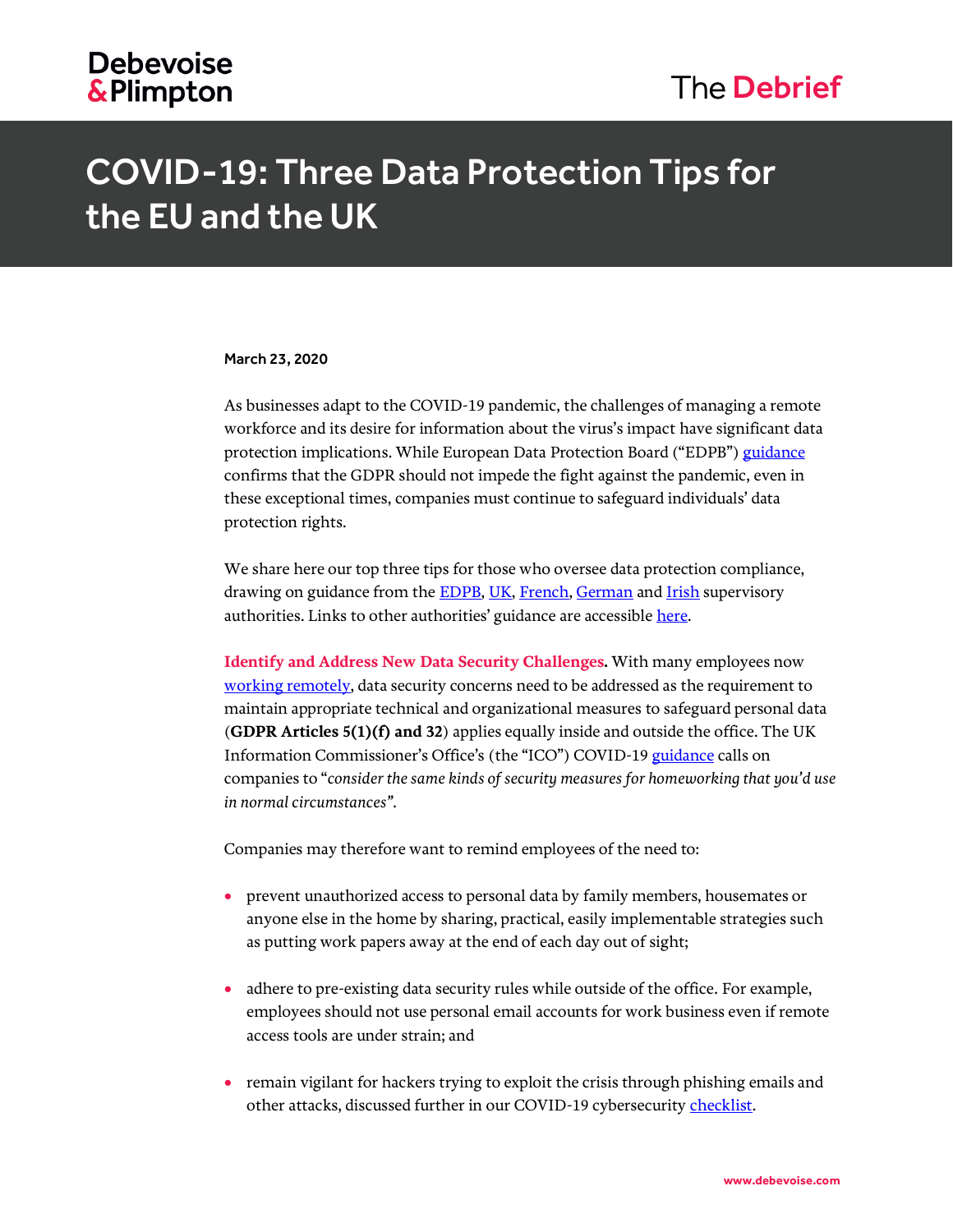## **Debevoise** & Plimpton

**Collect, Share and Retain the Least Amount of Information Necessary**. Collecting and sharing COVID-19–related data needs to be carefully considered. While the ICO [guidance](https://ico.org.uk/for-organisations/data-protection-and-coronavirus/) states that companies can lawfully keep staff informed about COVID-19 cases within the organisation, it reminds businesses to share information only when truly necessary.

The ICO suggests that naming affected individuals is unnecessary in most contexts and should be avoided. [Guidance](https://www.bfdi.bund.de/DE/Datenschutz/Themen/Gesundheit_Soziales/GesundheitSozialesArtikel/Datenschutz-in-Corona-Pandemie.html) from the German Data Protection Conference (*Datenschutzkonferenz*), a group of federal and state data protection regulators, supports this approach, stating that the identity of an infected individual must be kept confidential unless there is no other way to take precautions to protect others. If naming an individual proves unavoidable, companies should document the reason and follow the EDPB [guidance](https://edpb.europa.eu/sites/edpb/files/files/news/edpb_statement_2020_processingpersonaldataandcovid-19_en.pdf) to inform the individual before their name is disclosed.

Companies must also be circumspect when collecting COVID-19–related information. Although few organizations will be receiving physical visitors for the time being, those which are should ask them to provide only the information truly necessary to protect the company's workforce. The same applies to employees. The IC[O guidance](https://ico.org.uk/for-organisations/data-protection-and-coronavirus/) suggests that it is reasonable to ask people if they have visited specified countries affected by the virus or are experiencing COVID-19-related symptoms. Similarly, [guidance](https://www.cnil.fr/fr/coronavirus-covid-19-les-rappels-de-la-cnil-sur-la-collecte-de-donnees-personnelles) from the French supervisory authority, the CNIL, suggests that employers can invite individual employees to share information about their own medical situation or potential exposure to the virus but directs companies not to deploy blanket medical questionnaires or introduce mandatory temperature checks.

Relatedly, the Irish Data Protection Commission's COVID-19 [guidance](https://dataprotection.ie/en/news-media/blogs/data-protection-and-covid-19) reminds companies to discharge their transparency obligations when collecting COVID-19– related data, including clearly communicating the purpose for which the data is collected and for how long it will be retained. Furthermore, any data collected must be safeguarded and disposed of appropriately; the German [guidance](https://www.bfdi.bund.de/DE/Datenschutz/Themen/Gesundheit_Soziales/GesundheitSozialesArtikel/Datenschutz-in-Corona-Pandemie.html) reminds companies that data collected to help manage this crisis cannot be used for other unrelated purposes and should be deleted as soon as it is no longer needed.

**Maintain Detailed Records of COVID-19–Related Data Processing Decisions and Impact**. In line with the GDPR's accountability principle and record keeping requirements (**Articles 5(2) and 30**), companies should record the decision-making process underlying COVID-19––related personal data measures and steps taken to ensure data protection compliance. This includes recording the lawful basis for processing the data; typically, either necessity for "reasons of public interest in the area of public health" (**Article 9(2)(i)**) or necessity for discharging "obligations in the field of employment" where local laws require companies to safeguard their employees (**Article 9(2)(b)**).